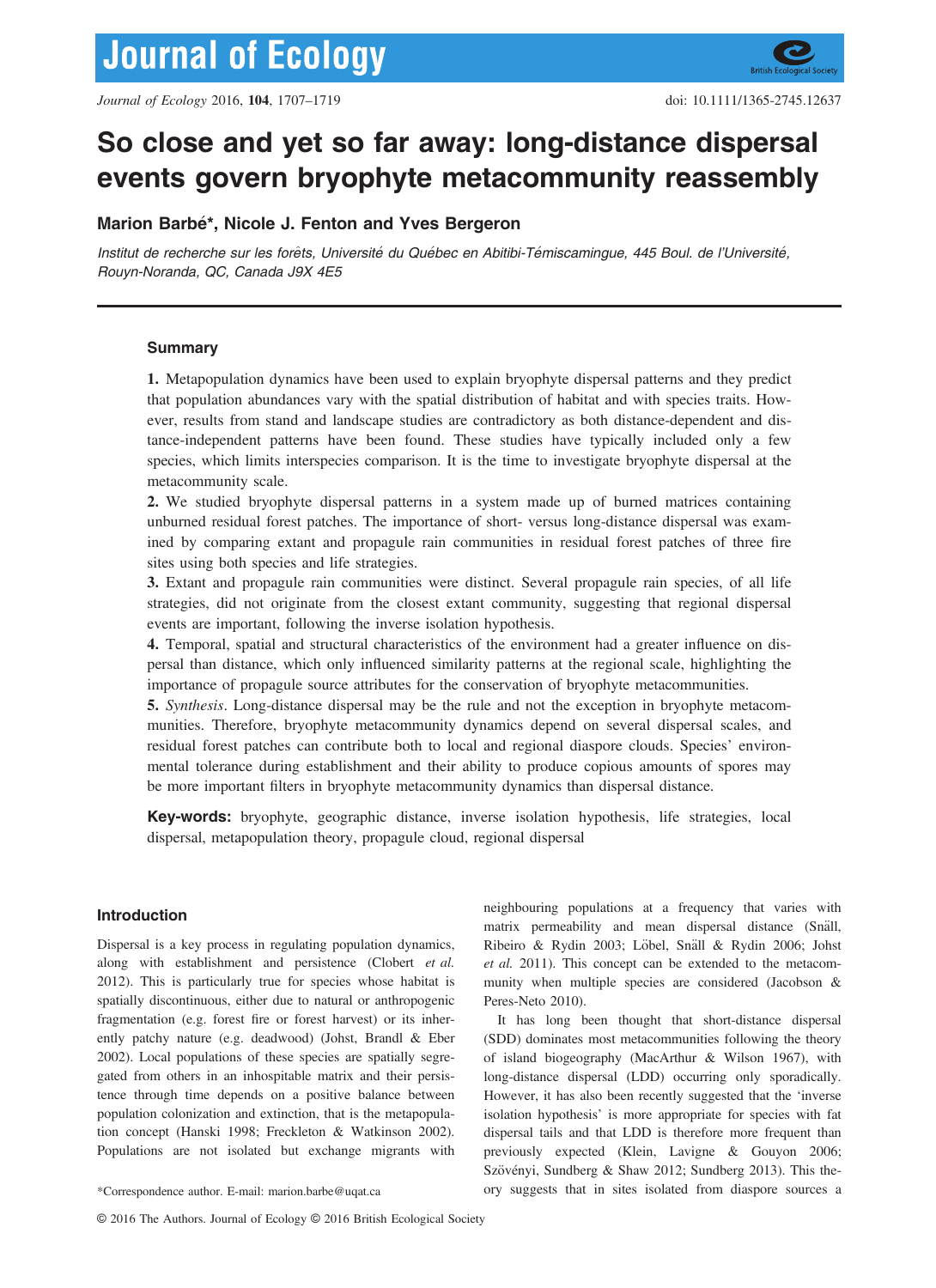higher proportion of diaspores originate from a large set of distant sources rather than from the nearest source. This leads to high genetic variation and species richness at these isolated sites (Sundberg 2005; Klein, Lavigne & Gouyon 2006).

Bryophytes are an interesting group for studying dispersal as their habitats are spatially and temporally patchy, they have large distribution ranges (Söderström 1998), their small and light spores (generally  $\leq 20 \text{ }\mu\text{m}$ ) are primarily dispersed by the wind (During & van Tooren 1987), and they have rapid population colonization/extinction rates (Snäll, Ehrlén & Rydin 2005). However, bryophyte dispersal is not yet clearly understood. Two paradigms are suggested: (1) bryophyte dispersal is spatially limited to the local scale (Miles & Longton 1992; Laaka-Lindberg, Korpelainen & Pohjamo 2006) and (2) as small bryophyte spores are produced in great numbers, the few percentage dispersed beyond the local scale represent significant numbers (During & van Tooren 1987). In other studies, distance-independent dispersal has also been found (Sundberg 2013; Lönnell, Jonsson & Hylander 2014) with the suggestion that local habitat characteristics, such as microsite limitation (i.e. number of logs, quality of the substrate, Hylander 2009; Wiklund & Rydin 2004) and physical barriers limiting wind availability (i.e. canopy or stand closure, Fenton & Bergeron 2006; Sundberg 2013), may influence dispersal and colonization. However, studies dealing with LDD remain sparse and typically use proxies, such as the genetic similarity of disjunct populations (Studlar, Eddy & Spencer 2007; Lewis, Rozzi & Goffinet 2014). To our knowledge, this study is the first to examine the relative importance of short- and long-distance dispersal (i.e. SDD versus LDD) at the community level.

An interesting natural system for studying bryophyte metacommunity dynamics is found in boreal forests. Forest fires are the dominant disturbance type in North American boreal forests and they heterogeneously impact the landscape (Perera et al. 2009; Carlson, Reich & Frelich 2011) leaving patches of unburnt forest ('residual patches') that have partially or entirely escaped fire (Burton et al. 2008; Ouarmim et al. 2015). They may act as refuges for species during the fire disturbance and as sources of propagules during recolonization after the fire, particularly for species with limited dispersal capacities extirpated from the disturbed matrix. Consequently, dispersal of species from these potential sources to new suitable areas may govern the long-term survival of the metacommunity, particularly in a dynamic landscape. In this study, we examine three large fires each with several residual forest patches nested within them across a 10 000-km<sup>2</sup> region.

The general objective of this study was to determine the relative contribution of the extant bryophyte community to the propagule rain at a given site. To achieve this, three specific objectives are addressed. First, the propagule rain community composition is compared to the extant bryophyte community in both the burned matrix and the residual forest patches. Secondly, we aim to determine whether geographic proximity results in greater compositional similarity between propagule and extant communities. Our third objective is to investigate the relative roles of geographic distance and environmental characteristics of the residual forest patches in driving the dispersal patterns. Finally, in a fourth objective community composition among propagule rains is compared. This comparison eliminates the bias associated with the emergence method used to germinate propagules, which only considers the species able to germinate on an artificial substrate.

We hypothesize that the species found in the propagule rain community reflect the extant community composition in terms of species richness and in proportion of species life forms and life strategies (H1). We expect that the similarity between the propagule rain and the extant community will be negatively correlated with geographic proximity and consequently that SDD occurs more than LDD (H2). We also expect that the similarity between the propagule rain and extant communities will be partially explained by spatial, temporal and structural attributes of the residual forest patches in addition to geographic distance at local scales (H3). Finally, we do not expect a relationship between the similarity of the propagule rain community in two sites and their geographic proximity (H4). Indeed, SDD dominance would produce as many propagule clouds as propagule sources in the landscape and low similarity of propagule clouds regardless of the distance between them.

### Materials and methods

#### STUDY AREA

The study was conducted in the boreal forest in western Québec, Canada, within the black spruce (Picea mariana Mill., Briton)– feather-moss (Pleurozium schreberi (Brid.) Mitt.) forest bioclimatic domain (Grondin 1996). Average annual temperature and precipitation are, respectively, 1 °C and 927.8 mm (1981 to 2010), recorded at the nearest weather station, Lebel-sur-Quévillon, Québec (55 to 140 km from sites; Environment Canada 2015). Stands are dominated by P. mariana with Pinus banksiana Lamb., Populus tremuloides Michx, Abies balsamea (L.) Mill. and Betula papyrifera Marshall as secondary species. The understorey is dominated by ericaceous species [e.g. Rhododendron groenlandicum (Oeder) Kron & Judd] and bryophyte species (primarily sphagna and feather mosses).

Natural fires dominate the disturbance regime, and the average forest age is approximately 140 years (Bergeron et al. 2002). Fires burn unevenly and leave residual patches of unburned forests within the burned matrix (Madoui et al. 2010). The proportion of residual patches varies with the total area burned, but does not exceed 8% of the burned area, with five 1-ha or smaller residual patches per 100 ha (median), situated from 0 to 700 m from each other (Perron, Belanger & Vaillancourt 2008).

#### SITE SELECTION AND SAMPLING OF BRYOPHYTES AND ENVIRONMENTAL VARIABLES

Three fires in natural boreal black spruce forest were chosen in the North of Québec (50°56'N, 77°53' W; 49°75'N, 76°29' W; 49°91'N,  $76^{\circ}13'$  W). Fires varied in age from 18 to 29 years (i.e. two have occurred in 1997 and one in 1986) and in size from 2 537 to 25 516 ha (SOPFEU 2011). Within each fire, we identified three residual forest patches and three burned matrix areas, for a total of nine residual forest patches and nine areas of burned matrix. Residual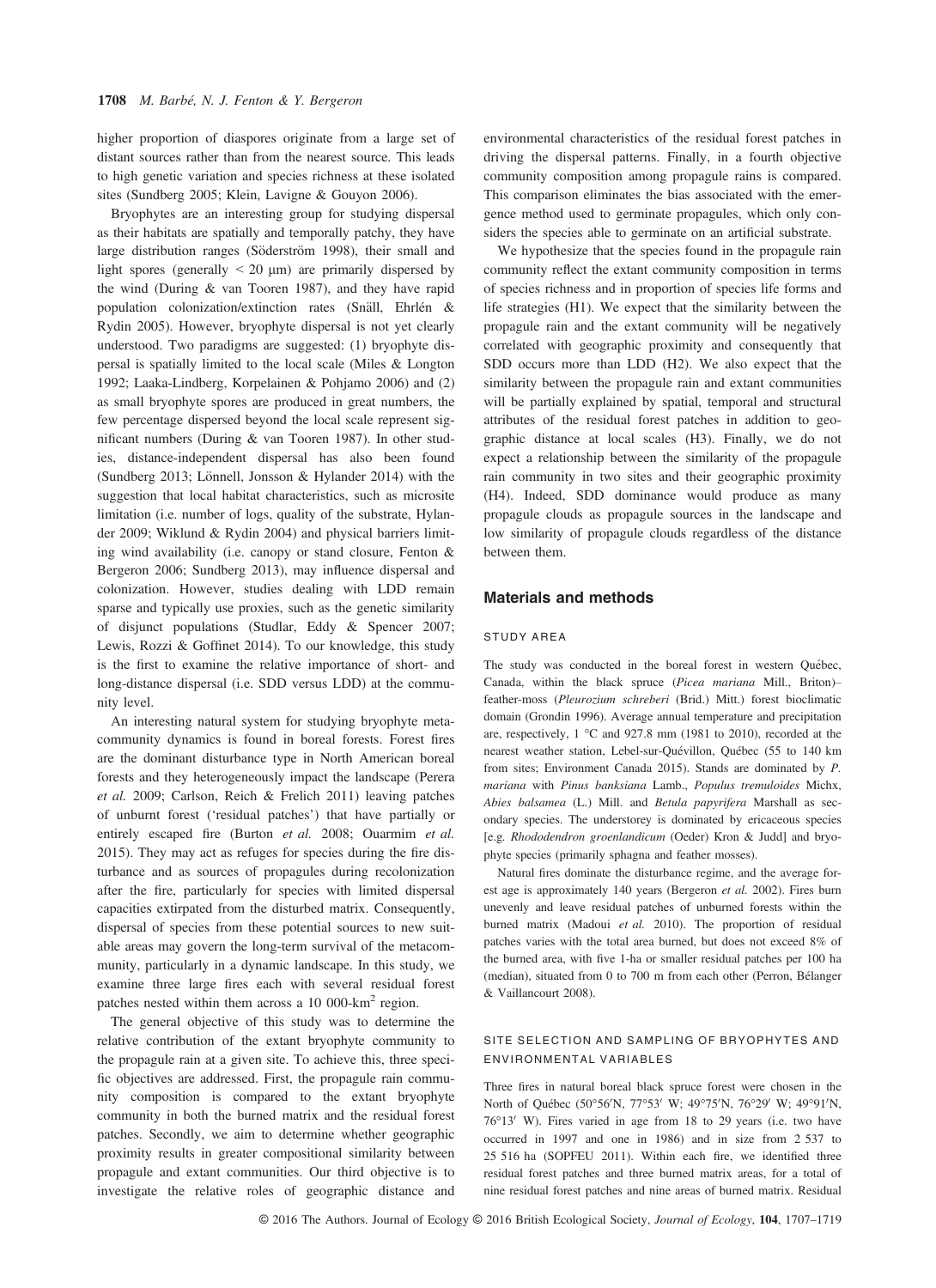forest patches were all dominated by black spruce but varied in size, age, isolation and forest structure (Table 1).

The extant bryophyte community was sampled in  $5 \times 10$  m rectangular plots (50 m²) in the residual forest patches and in the burned matrix during the summer of 2013. Within each residual forest patch, a north–south linear transect was established, crossing the patch from edge to edge (Fig. 1). In the three residual forest patches smaller than 1 ha, three plots at least 10 m apart were placed along this linear transect, two at the edges of the patch and one in the core of the patch. Two positions were subsequently obtained: edge and core. In the six residual forest patches larger than 1 ha, a second core plot was added for a total of four plots. Three rectangular plots of 50 m² were placed in the burned matrix of each fire as far as possible from all residual forest patches (from 200 to 8 500 m). In total, the extant bryophyte community was sampled in 42 rectangular plots spread across three fires (i.e. 33 in the residual patches and 9 in the burned matrix). Sampling of the extant bryophyte community proceeded by a modified form of 'floristic habitat sampling' (Newmaster et al. 2005), where all the habitats are searched for species with no specific reference to area. Here, it was restricted to the  $50\text{-m}^2$  plots and all microhabitats (e.g. coarse woody debris, tree bases, peat mounds and water holes) within each plot were sampled and the bryophytes present

placed in individually marked paper bags. Bryophyte samples were dried and stored until identification.

Propagule rain was sampled by the 'emergence method' (Rudolph 1970; Ross-Davis & Frego 2004). Petri plate traps (90 mm in diameter) were filled with 78.5 cm² of nutrient agar made in sterile laboratory conditions [Parker Thompson's basal nutrient medium of Klekowski (1969), described by C-Fern Project © (1995–2014)]. All bryophyte propagule types were included (i.e. spores, gemmae and possible vegetative fragments dispersed via the air; During & van Tooren 1987). In each residual forest patch, a group of six Petri plates was placed in the centre of one core and one edge  $50 \text{ m}^2$  extant community plot. In addition, a group of six Petri plates was also placed in one of the three burned matrix plots per fire. Propagule rain was trapped during four sessions: 11 and 16 August (summer) and 4 and 13 September (autumn) of 2013 as well as 9 and 11 June (spring) and 14 and 19 September (autumn) of 2014. Two days are required in each trapping session due to the distance among the fire sites (average of 128 km). The total number of Petri plates exposed over the four sessions is 504 [( $6 \times 2 \times 9 + 3 \times 6$ )  $\times$  4]. Petri plates were deposited in the forest for 6 h from early morning when capsules are moistened by dew to early afternoon when capsules are dried and temperatures are the warmest. During this period, propagule release is

Table 1. Temporal, spatial and structural variables measured in each of the residual forest patch and burned matrix area in the study. Isolation and canopy openness are means  $\pm$  standard errors, and all other variables are absolute values

|                 |                 |          | Temporal<br>variables           |                                         | Spatial variables |                                                          |                                                 |                    | Forest structure variables |                                                               |                                                   |
|-----------------|-----------------|----------|---------------------------------|-----------------------------------------|-------------------|----------------------------------------------------------|-------------------------------------------------|--------------------|----------------------------|---------------------------------------------------------------|---------------------------------------------------|
| Fire            | <b>Sites</b>    | Position | Time<br>since<br>fire<br>(year) | Estimated<br>age of<br>forest<br>(year) | Area<br>(ha)      | Distance<br>from<br>closer<br>continuous<br>forest $(m)$ | Distance<br>to closest<br>residual<br>patch (m) | Isolation (m)      | Canopy<br>openness $(\% )$ | Trees and<br>snags density<br>(number of<br>stems $ha^{-1}$ ) | Holdridge<br>complexity<br>indices<br>$(C_{HLC})$ |
| LQY             | RP8             | Edge     | 18                              | 140                                     | 3.69              | 1360                                                     | 174                                             | $86.2 \pm 121.3$   | $44.10 \pm 5.14$           | 1100                                                          | 99.99                                             |
| LQY             | RP8             | Core     | 18                              | 140                                     | 3.69              | 1389                                                     | 157                                             | $209.4 \pm 108.2$  | $45.14 \pm 13.55$          | 1525                                                          | 210.78                                            |
| LQY             | RP <sub>9</sub> | Edge     | 18                              | 240                                     | 11.11             | 557                                                      | 1943                                            | $555.6 \pm 136.5$  | $48.96 \pm 17.77$          | 950                                                           | 94.85                                             |
| LQY             | RP <sub>9</sub> | Core     | 18                              | 240                                     | 11.11             | 496                                                      | 2000                                            | $765.6 \pm 264.8$  | $29.86 \pm 4.21$           | 1375                                                          | 144.04                                            |
| LQY             | RP10            | Edge     | 18                              | 173                                     | 2.69              | 1209                                                     | 114                                             | $73 \pm 86.8$      | $15.28 \pm 5.24$           | 1000                                                          | 122.24                                            |
| LQY             | RP10            | Core     | 18                              | 173                                     | 2.69              | 1134                                                     | 214                                             | $245.2 \pm 104.9$  | $29.17 \pm 6.83$           | 1325                                                          | 146.69                                            |
| LQY             | B1              | Fire     | 18                              | 18                                      | 0.015             | 984                                                      | 658                                             | $634 \pm 210.1$    | 59.72 $\pm$ 22.88          | 314.3                                                         | $\boldsymbol{0}$                                  |
| LQY             | B <sub>2</sub>  | Fire     | 18                              | 18                                      | 0.015             | 1536                                                     | 393                                             | $275.6 \pm 99.6$   | $62.84 \pm 17.81$          | 314.3                                                         | $\boldsymbol{0}$                                  |
| LQY             | B <sub>3</sub>  | Fire     | 18                              | 18                                      | 0.015             | 978                                                      | 224                                             | $323.8 \pm 143.4$  | $69.44 \pm 11.47$          | 314.3                                                         | $\overline{0}$                                    |
| LQ <sub>O</sub> | <b>RP16</b>     | Edge     | 29                              | 82                                      | 4.24              | 829                                                      | 110                                             | $192 \pm 248.1$    | $9.72 \pm 9.68$            | 650                                                           | 33.34                                             |
| LQ <sub>O</sub> | <b>RP16</b>     | Core     | 29                              | 82                                      | 4.24              | 883                                                      | 165                                             | $333.8 \pm 208.5$  | $15.63 \pm 13.78$          | 2750                                                          | 587.58                                            |
| LQ <sub>O</sub> | <b>RP18</b>     | Edge     | 29                              | 80                                      | 0.05              | 555                                                      | 90                                              | $104 \pm 52.7$     | $47.92 \pm 17.77$          | 1050                                                          | 62.30                                             |
| <b>LQO</b>      | <b>RP18</b>     | Core     | 29                              | 80                                      | 0.05              | 554                                                      | 91                                              | $114.6 \pm 52.7$   | $12.85 \pm 6.69$           | 2200                                                          | 329.82                                            |
| <b>LQO</b>      | <b>RP20</b>     | Edge     | 29                              | 171                                     | 2.2               | 868                                                      | 535                                             | $284.8 \pm 139.4$  | $36.46 \pm 18.52$          | 1250                                                          | 183.45                                            |
| <b>LQO</b>      | <b>RP20</b>     | Core     | 29                              | 171                                     | 2.2               | 949                                                      | 479                                             | $376.6 \pm 141.6$  | $26.74 \pm 6.61$           | 1875                                                          | 582.19                                            |
| <b>LQO</b>      | B1              | Fire     | 29                              | 29                                      | 0.015             | 1550                                                     | 717                                             | $186.4 \pm 35.1$   | $37.85 \pm 7.31$           | 212.5                                                         | $\overline{0}$                                    |
| <b>LQO</b>      | B <sub>2</sub>  | Fire     | 29                              | 29                                      | 0.015             | 480                                                      | 474                                             | $328.4 \pm 140.6$  | $46.18 \pm 25.00$          | 212.5                                                         | $\overline{0}$                                    |
| <b>LQO</b>      | B <sub>3</sub>  | Fire     | 29                              | 29                                      | 0.015             | 670                                                      | 546                                             | $551.8 \pm 226.4$  | $25.35 \pm 9.84$           | 212.5                                                         | $\overline{0}$                                    |
| <b>MAT</b>      | <b>RP27</b>     | Edge     | 18                              | 183                                     | 0.17              | 1591                                                     | 100                                             | $841.8 \pm 479.8$  | $52.08 \pm 29.70$          | 1400                                                          | 92.45                                             |
| <b>MAT</b>      | <b>RP27</b>     | Core     | 18                              | 183                                     | 0.17              | 1561                                                     | 113                                             | $879.8 \pm 473.2$  | $16.67 \pm 8.13$           | 1925                                                          | 286.98                                            |
| <b>MAT</b>      | <b>RP28</b>     | Edge     | 18                              | 216                                     | 1.36              | 770                                                      | 230                                             | $561.8 \pm 774.5$  | $14.93 \pm 9.68$           | 800                                                           | 40.62                                             |
| <b>MAT</b>      | <b>RP28</b>     | Core     | 18                              | 216                                     | 1.36              | 835                                                      | 198                                             | $651.4 \pm 775.4$  | $27.08 \pm 1.04$           | 1525                                                          | 294.48                                            |
| <b>MAT</b>      | <b>RP30</b>     | Edge     | 18                              | 79                                      | 0.15              | 1672                                                     | 93                                              | $618.4 \pm 415.2$  | $34.72 \pm 5.74$           | 500                                                           | 8.17                                              |
| <b>MAT</b>      | <b>RP30</b>     | Core     | 18                              | 79                                      | 0.15              | 1678                                                     | 101                                             | $645.8 \pm 411.3$  | $21.18 \pm 6.77$           | 1025                                                          | 28.00                                             |
| <b>MAT</b>      | B1              | Edge     | 18                              | 18                                      | 0.015             | 313                                                      | 7195                                            | $815.8 \pm 137.3$  | $62.85 \pm 18.35$          | 240                                                           | $\boldsymbol{0}$                                  |
| <b>MAT</b>      | B <sub>2</sub>  | Fire     | 18                              | 18                                      | 0.015             | 2290                                                     | 1101                                            | $1128.2 \pm 312.2$ | $42.36 \pm 7.39$           | 240                                                           | $\boldsymbol{0}$                                  |
| <b>MAT</b>      | B <sub>3</sub>  | Fire     | 18                              | 18                                      | 0.015             | 1772                                                     | 1054                                            | $1303.2 \pm 360.9$ | $55.55 \pm 35.62$          | 240                                                           | $\overline{0}$                                    |

B, burned matrix area; RP, residual forest patch.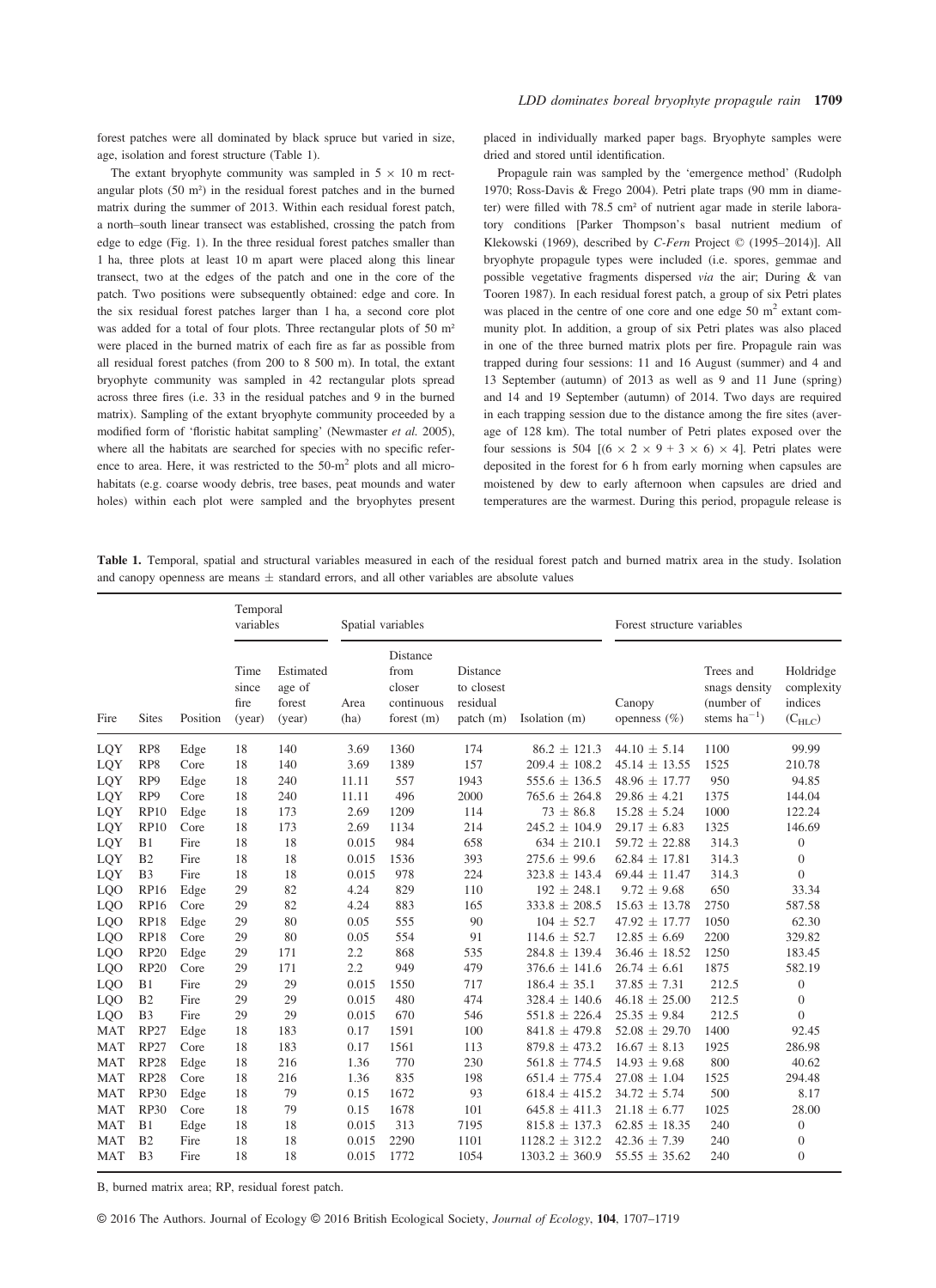

Fig. 1. Sampling design used to sample the extant and propagule rain communities of bryophytes in boreal black spruce–feather-moss forest of western Québec, Canada.

triggered by hydration–dehydration of the capsule and elaters (Vanderpoorten & Goffinet 2009). Petri plates were exposed on days that were both sunny and windy (wind speeds between 3 and 10 km  $h^{-1}$ ; i.e. optimal conditions for drying and explosion of the capsule for propagule release; Glime 2013). After exposition, the Petri plates were covered and placed in germination chambers for 6 months, under fluorescent light tubes with continuous spectrum Verilux® (Lee Valley Tools Ltd. and Veritas Tools Inc., [http://www.leevalley.com\)](http://www.leevalley.com) (48″ and 32 Watt) with a 12-h/12-h light/dark regime. Germination chamber temperature was maintained at 22 °C. Petri plates were kept moist by misting with deionized water. When the nutrient agar became too thin, it was transferred onto a new Petri plate. Development of bryophyte gametophytes was assessed twice a week to follow germination patterns and to control potential bacterial or fungal contaminations. Minor contaminations were manually removed from the nutrient agar with forceps. In the case of a major contamination (i.e. all of the Petri plate was infected and survival of the protonemata was compromised), protonemata were removed from the plate, bathed in deionized water and transplanted onto a new Petri plate. Three control Petri plates with virgin nutrient agar were placed in the germination chambers every three months for the duration of the 6-month emergence period to identify potential contaminants (air-borne bryophyte propagules). No bryophyte species developed on any of the control plates, indicating that sample plates had not been contaminated during the laboratory growing period. Bryophyte culture with this method was generally successful; however, the principal bias is that only the species able to germinate in the Petri plates were accounted for.

All bryophytes were identified in the laboratory following Faubert (2012–2014) except for Sphagnum subtile (Russ.) Warnst., which follows the nomenclature of the Flora of North America Editorial Committee (2007). Species were classified by taxonomy and growth form (i.e. liverwort, acrocarp, pleurocarp and Sphagnum; Meusel 1935) and by life strategy following During (1992) (see Table S1 in Supporting Information). Species' reproductive state in the field was also noted (i.e. sterile or fertile with presence of sporophyte or gemmae, see Table S2). Bryophyte species richness and frequency were calculated per plot for the extant community and per group of six Petri plates for the propagule rain (see Tables S2 and S3). The frequency of each species per plot and per group of six Petri plates was defined as the number of microhabitats where a species was found per plot and as the number of Petri plates of the group where a species was recorded. In the Petri plates, one individual refers to a protonema in one Petri plate. While one protonema can generate several stems making it difficult to distinguish individuals, we took monthly photographs of the plates and used these pictures to identify individuals. Due to the artificial growing conditions in the Petri plates, bryophytes had unusual characteristics and consequently certain specimens were only identified to genus, particularly sphagna and members of the genera Ditrichum spp., Grimmia spp., Pohlia spp. and Polytrichum spp. Vouchers are conserved at the University of Québec in Abitibi-Témiscamingue, Qc, Canada.

The roles of temporal, spatial and forest structure variables in explaining patterns of bryophyte dispersal were evaluated (Table 1). Temporal variables included time since fire (years), determined from the SOPFEU digital map (2011), and the age of the forest in the residual patch. The minimum stand age of the forest in the residual patches (years) was estimated by coring ten dominant trees in the core of the residual forest patches with an increment corer and counting the number of rings. The age of the oldest tree was established as the minimum stand age. Spatial variables were calculated using ArcGis 10.2 (ESRI 2013) and included residual patch area (ha), distance to the closest residual patch (m), shortest distance to continuous forest (m) and isolation (mean of five distances between the point of interest and all forest sources, that is residual forest patch, continuous forest, residual riparian forest; m). Forest structure variables of the residual patches, that is canopy openness (%), tree and snag density (number of stems  $ha^{-1}$ ) and stand complexity, were measured in the field during the summer of 2013. Canopy openness was measured using a densiometer, a scored concave mirror, at the level of the bryophyte layer (5 to 10 cm above the forest floor). The measure was taken in three randomly chosen positions in each rectangular plot and averaged. Tree/snag density was calculated in 11.28-m-radius (400 m²) circular plots at the core of each residual patch and with the line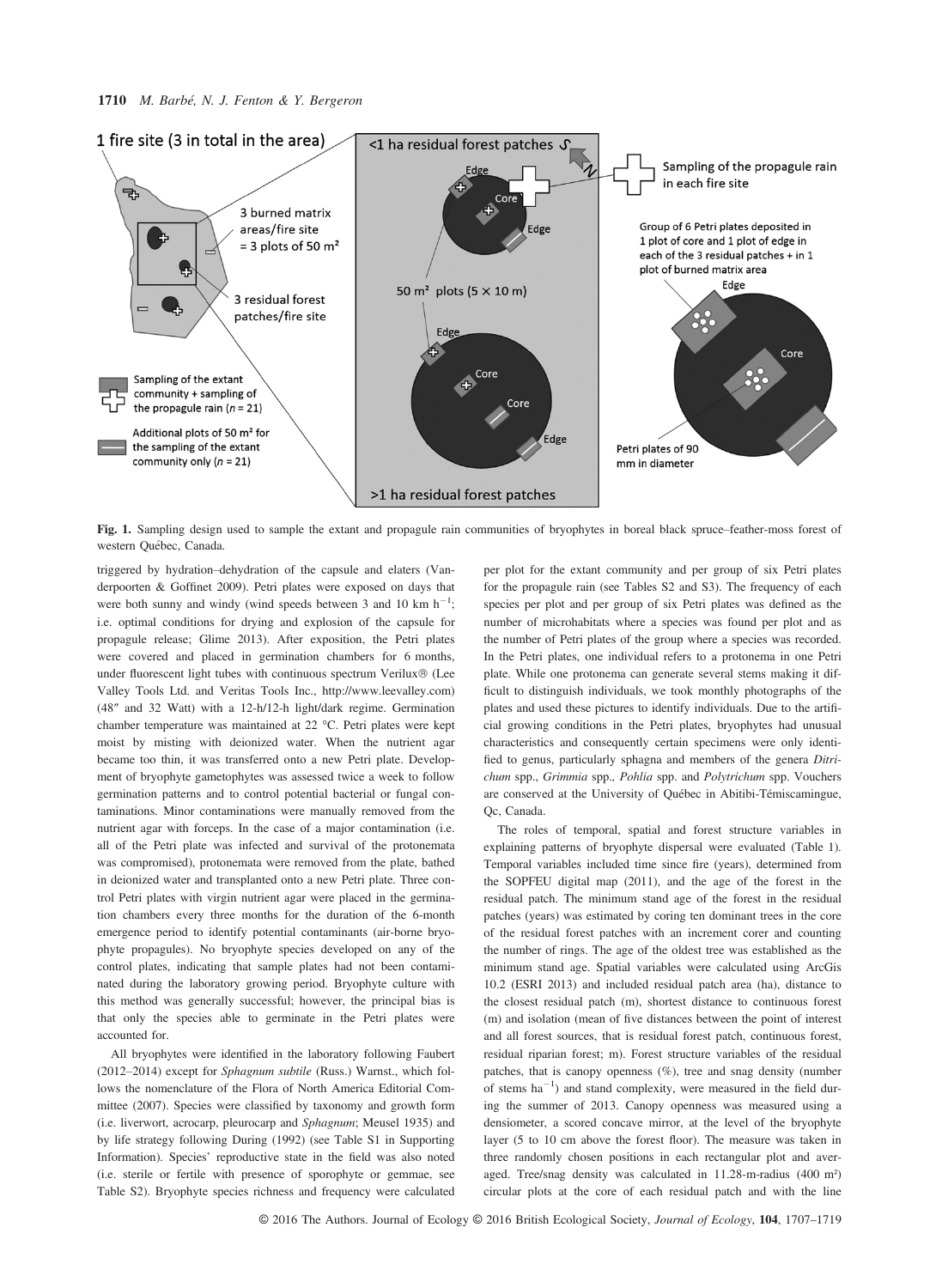intersect method at the edge of each residual patch. All trees and snags with  $d.b.h. > 9$  cm were included. Stand complexity was estimated using the modified Holdridge index  $(C_{\text{HCI}})$  (Holdridge *et al.*) 1971) computed only on trees with d.b.h.  $> 9$  cm (Lugo *et al.* 1978).

#### DATA ANALYSES

Data analyses of species richness, assemblage and similarity were performed on the extant and propagule rain communities found in the 21 plots where Petri plates had been placed (i.e. core and edge plots in three residual forest patches per fire, and one burned matrix plot per fire) plus two additional burned matrix plots per fire, for a total of 27 plots. The additional burned matrix plots were included for better representation of the extant community in this environment.

<sup>R</sup> software 3.2.1 (R-Development-Core-Team 2015) was used for statistical analyses with a significance level of  $\alpha = 0.05$ . Results with P-values between 0.1 and 0.05 are also discussed as they suggest trends in the data, which are important to consider in order to identify fine-scale biological responses (Murtaugh 2014; de Valpine 2014).

As we used a nested design (plots of residual forests and burned matrix in fires), we tested whether the spatial structure of the sampling influenced the models in the different analyses with a LogLik test (Pinheiro & Bates 1995). In cases where the spatial structure did not influence the models, the simpler model without random spatial effects (linear model, lm) was chosen in the spirit of parsimony. When the spatial structure had a significant effect, we used linear mixed models (lme), which are equivalent to lm for a structured data set.

Comparisons of the composition of extant and propagule rain communities (objective 1) were made using rank abundance curves (Magurran 1988) performed with the package 'BIODIVERSITYR' 2.5-3 (Kindt 2015). The overall composition of the two communities was summarized in a detrended correspondence analysis (DCA; Hill & Gauch 1980; Lepš & Šmilauer 2003) on presence-absence data of species occurring more than five times in the entire data set using the package 'VEGAN' 2.3-0 (Oksanen et al. 2015). Specimens identified only to genus and for whom other species of the same genus were present were removed from the DCA analysis as well as from the subsequent analyses of similarity, as the index was calculated from DCA. The subsequent ordination matrix contained 65 species and 48 sites (27 plots of extant community and 21 plots of propagule rain). The significance of the resultant pattern was determined by Multi-Response Permutation Procedure (MRPP) on 2 000 permutations.

In order to address the second objective, to determine the relationship between geographic distance and compositional similarity of the propagule rain and extant communities, Jaccard's index of similarity was used. Jaccard's index was chosen because it compares the number of shared species to the total number of species in the combined assemblage, while Sørensen's index compares the number of shared species to the mean number of species in a single assemblage; Jost, Chao & Chazdon 2011). Jaccard's index of similarity was calculated between each propagule rain groups  $(n = 21)$  and all the extant community plots where Petri plates were placed  $(n = 21)$ . Similarity between the propagule rain and the extant community was then examined in function of the geographic distance between them. Subsequently, in order to focus on the dispersal into the disturbed matrix, the same analysis was completed considering only the propagule rain of the burned matrix  $(n = 3)$  but with all the extant community plots  $(n = 21)$ . Geographic distances were classified into spatial scales modified from Ross-Davis & Frego (2004): (i) In situ, propagules of the extant community in a given sampling point  $(50-m^2)$  plot of group of Petri plates); (ii) Local, propagules from the closest potential

source, i.e. the closest residual patch (650–1100 m); (iii) Intrafire, propagules from all residual patches in a given fire (740–8400 m); (iv) Interfire, propagules from communities in all residual patches from the other fires (10–130 km). The intra- and interfire scales together refer to the regional spatial scale. The spatial structure of the sampling design influenced the results of this analysis, as indicated by the LogLik test, and community similarity among spatial scales was therefore compared using linear mixed models (lme) performed with the package 'NLME' 3.1-121 (Pinheiro 2015).

Patterns of individual species in the propagule rain of burned matrices were also examined, to determine from which distance they could have been dispersed. For this comparison, the origin of the species in the propagule rain of the burned matrices  $(n = 3)$  was determined in function of the extant community in all the plots, that is 42 plots (21 plots where Petri plates were placed plus the 21 additional plots of the linear transect and of the burned matrix; see sampling design for details in Fig. 1). The additional plots increased the sampling of the extant community to better represent potential propagule sources in the surrounding landscape. For each record of each species found in the propagule rain of each fire, we determined in which extant community plots it was also found. The spatial scale (i.e. in situ, local, regional) relative to the record in question was noted. If a species of the propagule rain was encountered at two spatial scales in the extant community, each distance was scored in the analysis. This analysis generated a matrix of species  $\times$  spatial scale, where the presence or absence of each species at each spatial scale is indicated, which indicates the number of species that potentially dispersed from each spatial scale in each fire, for 'total' (all species grouped together,  $n = 21$ , 'perennial'  $(n = 9)$  and 'colonist'  $(n = 10)$  species groups. The three fires were then averaged to have a mean number of species dispersed per spatial scale. In each group (i.e. total, perennial or colonist), the mean number of species was then divided by the number of plots sampled at each spatial scale in the three fires pooled together (*n* in situ = 3; *n* closest RP = 11; *n* intrafire = 28; *n* interfire = 84 i.e.  $N = 126$ ) in order to take into account the different number of potential propagule sources analysed at each spatial scale. The value obtained was reported as a percentage of the total number of species present per plot in the four spatial scales. This actual frequency was then compared to a theoretical expected frequency. Expected frequency was calculated by multiplying the sum of the mean number of species present per plot in each spatial scale by the number of plots that could be potential propagule sources in the target spatial scale and dividing by the total number of potential propagule sources available (N). We therefore obtained an expected frequency specific to each spatial scale weighted by the number of plots participating in the propagule rain at this spatial scale. The difference between actual and expected frequencies for total, perennial and colonist species was then calculated and tested for significance with a Fisher test.

In the third objective, we assessed the relative roles of geographic distance and nine environmental variables (divided into temporal, spatial and forest structure classes) in influencing the similarity between extant community where Petri plates were placed  $(n = 21)$  and propagule rain community of burned matrix  $(n = 3)$  at different spatial scales. Again, Jaccard's index of similarity represented the similarity between the extant and propagule rain communities. In this analysis, we only considered the propagule rain of burned matrices in order to assess the relative importance of geographic distance compared with environmental variables in bryophyte dispersal after disturbance. We tested the pertinence of including a quadratic relationship between similarity and distance, but the inclusion of this term did not result in a significant increase in explanatory power. In the spirit of parsimony, we therefore retained a linear relationship with geographic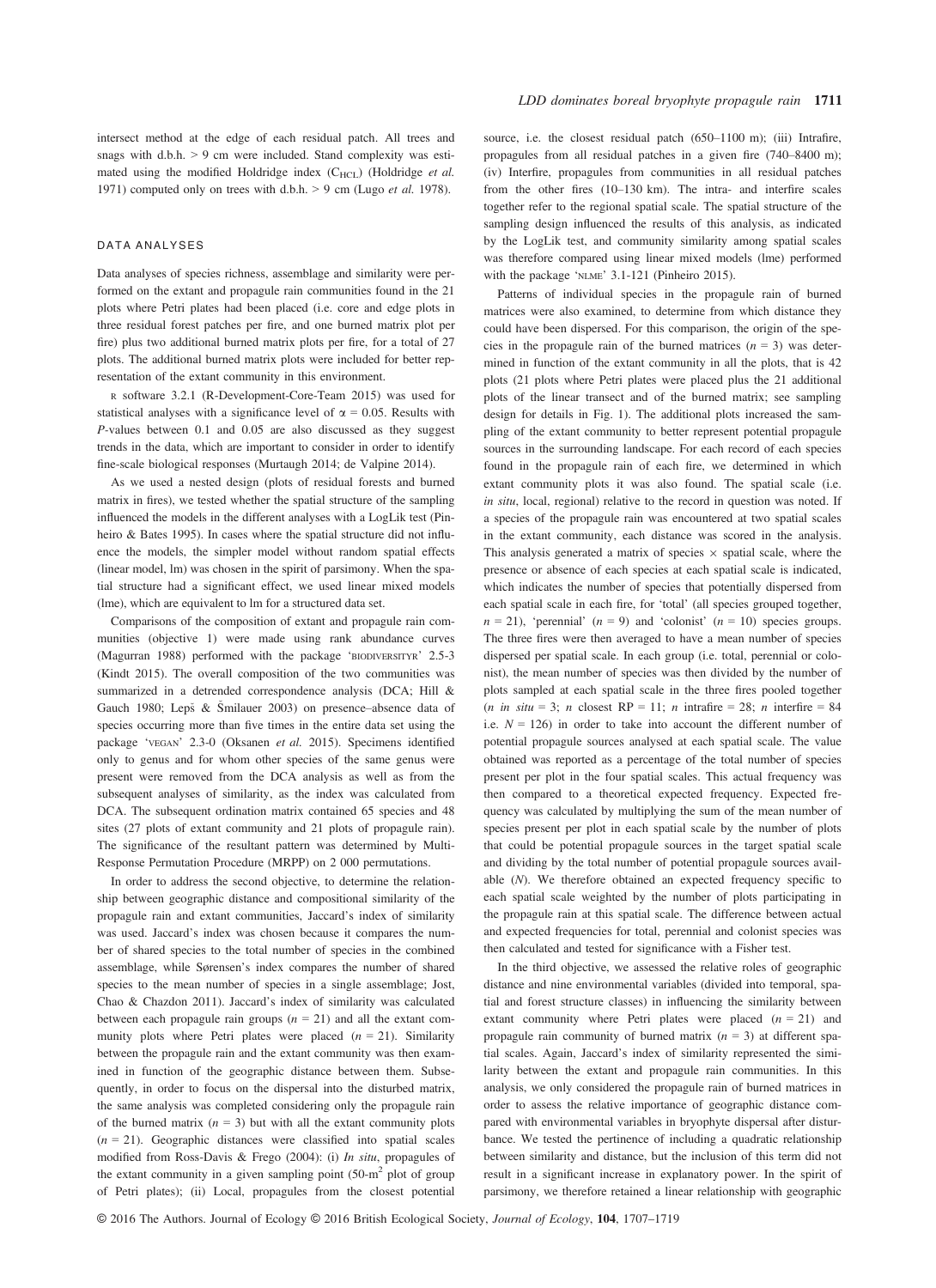distance in our models. A model selection procedure using 18 candidate models plus the null model was performed. The first model tested geographic distance (distance between sites) and the nine following models tested each of the variables of the temporal (two models), the spatial (four models) and the structure (three models) classes individually (see Table S4). The eight other models tested biologically relevant combinations of these variables and interaction terms among several variables in each class. The global model combined together eight of the variables of the four different classes plus an interaction term. Conflict between certain variables prevented the use of all 10 variables in the global model, even after algorithm optimization. Here, we define the global model as the most complex of the model set. The response variable 'similarity', expressed as a proportion follows a normal distribution and was used without transformation in linear mixed models (lme) with random effects, performed with the package 'NLME' 3.1-121 (Pinheiro 2015). The explanatory variable data set was standardized (on columns) to account for the different scales of measurement. Candidate models were ranked based on the Akaike's Information Criterion corrected for small sample size (AICc) (Burnham & Anderson 2002) using the package 'AICCMODAVG' 2.0-3 (Mazerolle 2015). Models with a delta AICc (ΔAICc) > 2.0 were considered to have substantially lower empirical support (Burnham & Anderson 2002). The model with the lowest delta AICc was considered as the most parsimonious and indicated the environmental variables that best explained variations in community similarity. In order to illustrate the effect of each explanatory variable of the most parsimonious model, multimodel inference was used. We obtained 95% confidence intervals and model predictions using the modavgpred function of the 'AICCMODAVG' 2.0-3 package (Mazerolle 2015). Variables with 95% confidence intervals excluding 0 have a significant effect on the explanatory variable (community similarity) and their predicted values were subsequently plotted against values of the explanatory variable. An estimate of model adjustment was indicated by Spearman's Rho. These analyses were carried out first on all dispersal scales combined to identify a general dispersal pattern, and secondly, intra- and interfire scales of dispersal were examined individually.

Finally, the influence of geographic distance on similarity was also examined in only the propagule rain, to eliminate the bias associated with the emergence method (objective 4). The 21 plots where Petri plates were placed were again used in the analysis. We calculated Jaccard's similarity index to determine the relationship between the similarity of the propagule rain in different plots and their geographic distance, which was divided into three categories: < 1.5 km (i.e. propagules rain communities at the in situ and local scales), between 1.5 and 10 km (i.e. propagule rain communities at intrafire scale) and > 10 km (i.e. propagule rain communities at interfire scale). The spatial structure of the sampling did not influence this analysis; therefore, the relationship between geographic distance and community similarity was tested by a linear model (lm), followed by Tukey HSD tests using the package 'ADE4' 1.7-2 (Dray, Dufour & Thioulouse 2015).

#### **Results**

#### COMPOSITIONAL SIMILARITY BETWEEN THE EXTANT COMMUNITY AND THE PROPAGULE RAIN

Of the 123 taxa found, 23 were present in both the extant community and the propagule rain. Nineteen species were exclusively found in the propagule rain, and of these, 32% were colonist, 37% were perennial and 26% were shuttle (see Tables S2 and S3). In the extant community,  $67\%$  of the species sampled were seen fertile at least once and 28% of these fertile species were encountered in the propagule rain (see Table S2). In terms of species richness, the extant community was dominated by pleurocarps, whereas acrocarps dominated the propagule rain (21 acrocarps: 25 pleurocarps and 20 acrocarps: 12 pleurocarps, respectively). In contrast, extant and propagule rain communities were equally divided between perennial and colonist species (40 perennial: 45 colonist and 18 perennial: 18 colonist, respectively, see Tables S2 and S3). Five shuttle species were present in each of the communities. Rank abundance curves indicated that the 10 most abundant species differed between the extant community and the propagule rain (Fig. 2a, b). Half of the species were pleurocarps and liverworts in the extant community whereas in the propagule rain most species were acrocarps. Of the 10 most abundant species in the extant community, half were perennials and one species was colonist, while in the propagule rain community, half were colonists and four were perennials (Fig. 2a,b).

The DCA indicated that the extant community and the propagule rain differed in overall community composition (MRPP,  $P = 0.0004$ ). The first axis divided the extant community and the propagule rain community, with no overlap in the plots (eigenvalue  $= 0.57$ , gradient length  $= 3.40$  SD unit; Fig. 3). Each community was composed of a specific pool of species and a few common species were shared. The second DCA axis (eigenvalue =  $0.17$ , gradient length =  $2.12$  SD units) separated the different positions in the residual forest patches (core, edge and burned matrix). This gradient is less



Fig. 2. Rank abundance curves of the extant (a) and propagule rain communities (b). Only the 10 most abundant species are indicated. Letters in brackets behind species names indicate species life strategy: C, colonist; P, perennial; S, shuttle; D, dominant. For more details on species life strategies, see Table S1. \*, species exclusive to the community considered.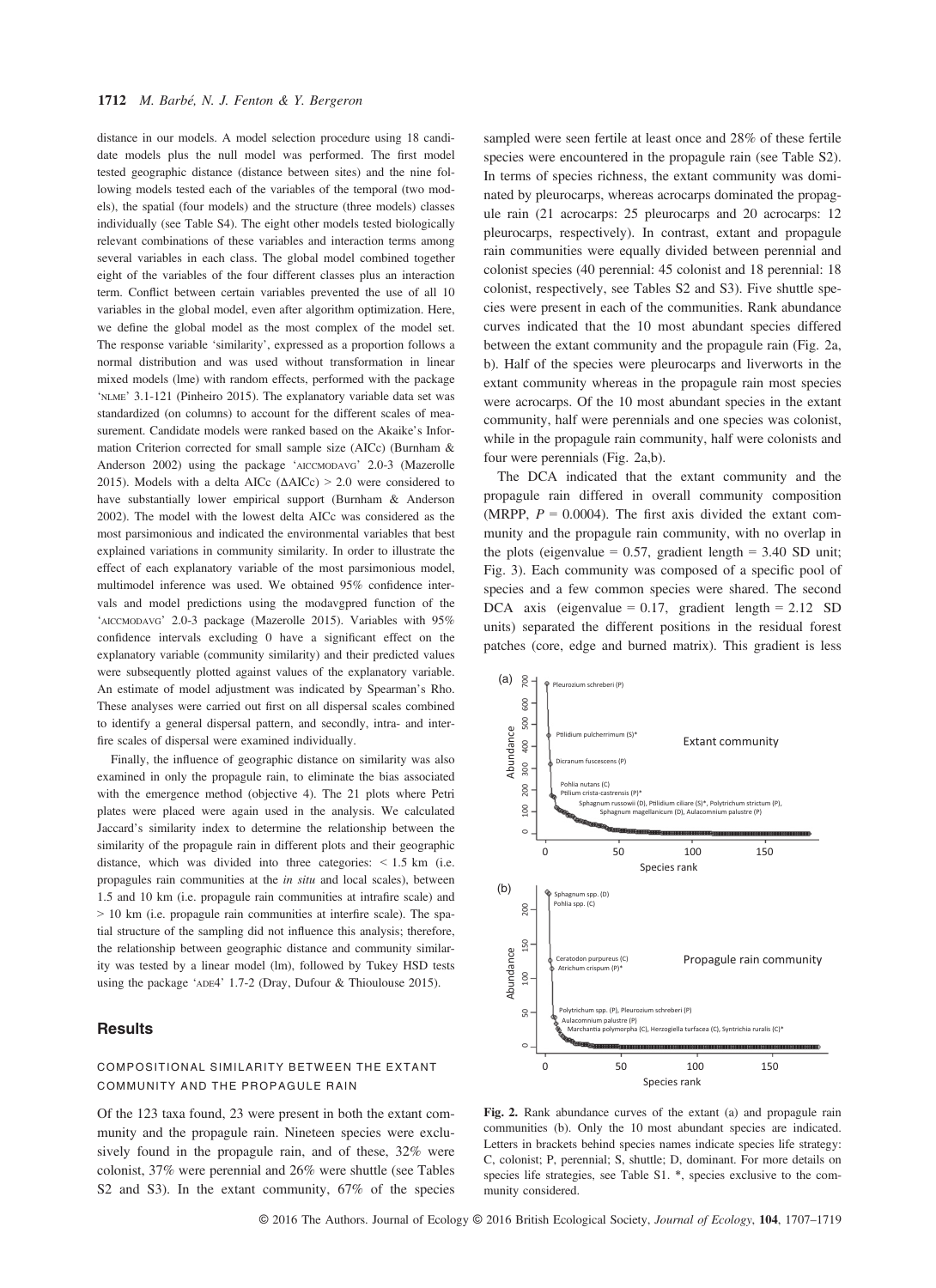obvious in the propagule rain. Even though it was not significant, a trend towards distinct community assemblage among positions within the forest patches is visible (including both extant and propagule rain communities) (MRPP,  $P = 0.099$ ; Fig. 3).

# RELATIONSHIP BETWEEN GEOGRAPHIC DISTANCE AND COMMUNITY SIMILARITY: RELATIVE IMPORTANCE OF SDD VERSUS LDD

Similarity between the propagule rain and the extant community (considering all plots) and considering only the burned matrix propagule rain (objective 2) was low and varied from 0% to 4% and from 0% to 10.2%, respectively (Jaccard's index; data not shown). The degree of similarity between extant and propagule rain communities was not explained by geographic distance (no significant spatial scale was detected; data not shown).

When the potential sources of individual species were examined for the propagule rain of the burned matrix plots  $(n = 3)$ , the frequency of occurrence of species was independent of the spatial scale of dispersal for both total  $(P = 0.612)$  and colonist species  $(P = 0.868)$ , while a dependence was detected for perennial species ( $P = 0.048$ ) (Fig. 4). Geographic distance does not influence bryophyte dispersal and potential sources of propagule situated from 0 to 30 km have an equal chance to contribute to the propagule rain. The interfire scale was slightly less represented for perennial species and slightly more for colonist species, and vice versa for the intrafire scale.

Of the 46 taxa trapped (i.e. 42 species plus 4 taxa only identified to genera and for which species of the same genera have been recorded in the extant community), 19 were not present in the extant community.

### INFLUENCE OF GEOGRAPHIC DISTANCE AND RESIDUAL PATCH CHARACTERISTICS ON COMMUNITY SIMILARITY

The influence of geographic distance and nine environmental variables on the similarity of the extant community and the propagule rain of the three plots of burned matrix was tested at different spatial scales. When all four spatial scales are pooled together, the model including only temporal predictive variables (forest age and time since fire) was the most parsimonious (i.e. with the lowest ΔAICc value; Tables 2 and S4). Multimodel inference indicated that community similarity decreased with increasing forest age (confidence interval:  $-0.022$ ,  $-0.0067$ ) and time since fire (confidence interval:  $-5.6383, -1.9653$ ; Fig. 5a,b).

When we only considered the intrafire scale, the model containing only the predictive spatial variable 'patch area' had the lowest AICc (confidence interval:  $-0.0262$ ,  $-0.0131$ ; Tables 2 and S4). Multimodel inference indicated that community similarity decreased with increasing patch size (Fig. 5c).

At the interfire scale, the global model was the most parsimonious and multimodel inference indicated that the variables 'patch area' and 'forest age' had a significant negative effect on the similarity between the communities (confidence intervals:  $-0.0203$ ,  $-0.0052$  and  $-0.0278$ ,  $-0.0089$ , respectively, data not shown). In contrast, the variables 'canopy understorey' and 'distance between sites' had a significant positive effect on the similarity between the communities (confidence intervals: 0.0017, 0.0165 and 0.0233, 0.0389, respectively; Fig 5d,e).

Overall, environmental characteristics of the residual forest patches and of the landscape (i.e. temporal, physical and structural attributes) had a greater influence on the similarity between communities than geographic distance.

Fig. 3. Species and site plot of the detrended correspondence analysis of the total matrix of 48 plots including the extant and propagule rain communities. Only the 34 most frequent species are indicated, and positions of less frequent species are indicated by +. For complete names, see Table S2. The ellipses indicate community types, the extant community as a solid line and the propagule rain community as a hatched line. Symbols indicate habitat type: core, black diamond; edge, white circle; and fire, grey triangle. Letters behind species names indicate species life strategy: C, colonist; P, perennial; S, shuttle; D, dominant. For more details on the species life strategies, see Table S1.



© 2016 The Authors. Journal of Ecology © 2016 British Ecological Society, Journal of Ecology, 104, 1707–<sup>1719</sup>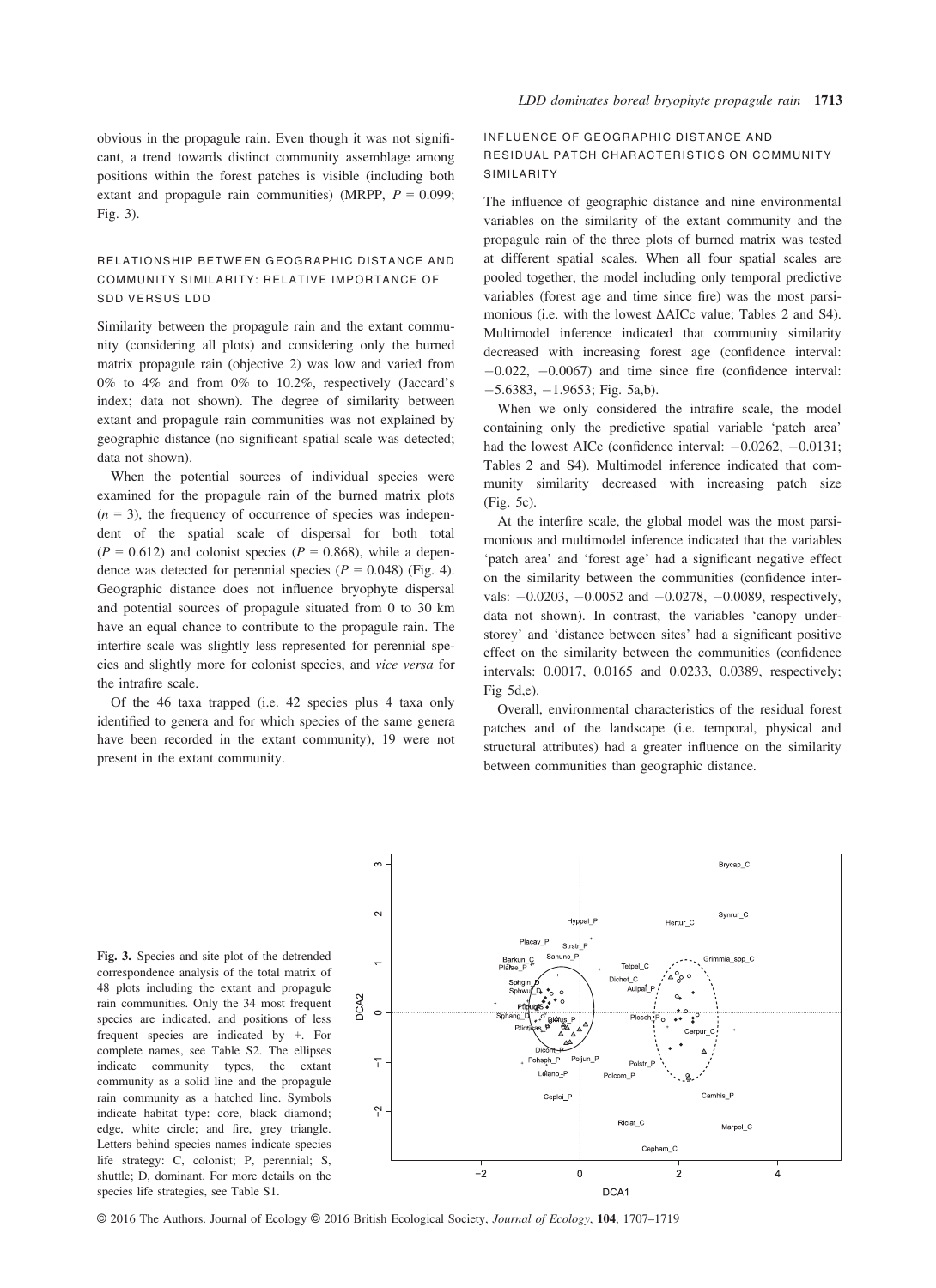

Fig. 4. Species-level comparisons between the propagule rain of burned matrices and the extant community of residual forest patches and burned matrices. Species were grouped in (a) total  $(n = 21)$ , (b) perennial  $(n = 9)$  and (c) colonist  $(n = 10)$ . Bars represent percentages of occurrence of species per plot and per spatial scale calculated as the mean number of species occurring at one spatial scale divided by the number of plots sampled at this spatial scale in the three fire pooled together (*n* in situ = 3; *n* closest RP = 11; *n* intrafire = 28; *n* interfire = 84 i.e.  $N = 126$ ). This actual frequency was compared, with Fisher tests, to a theoretical expected frequency calculated by multiplying the sum of the mean number of species present per plot in each spatial scale by the total number of plots that could be potential propagule sources in the target spatial scale and dividing by the total number of potential propagule sources available (N). Expected frequencies at each spatial scale are indicated by dashed lines. In situ, 1–50 m; Closest RP: closest residual patch, 650–1100 m; Intrafire: 640–8400 m; Interfire, 12 800 m – 30 km. Significance of the Fisher tests is indicated by the symbols:  $*$ ,  $P < 0.05$ ; NS, non-significant.

### THE UNIMODAL RELATIONSHIP BETWEEN GEOGRAPHIC DISTANCE AND PROPAGULE RAIN COMMUNITY SIMILARITY

Similarity among propagule rain communities varied from 25% to 77% for distances from 10 m to 130 km (data not shown). Propagule rain community composition similarity varied significantly with distance  $(P = 0.007)$  and differed significantly at distances between 1.5 and 10 km ( $P = 0.028$ ; Fig. 6a) but did not differ significantly at distances  $\leq 1.5$  km and  $> 10$  km (Fig. 6a).

#### **Discussion**

The dispersal patterns observed in this study suggest that long-distance dispersal is more common than had hitherto Table 2. Ranking of the models used to assess the role of spatial, temporal and structural variables on similarity between communities based on the ΔAICci value. The response variable, Jaccard's similarity (SimJaccard), compared the propagule rain in each of the  $50\text{-m}^2$ plot of the burned matrix  $(n = 3)$  to each of the 50-m<sup>2</sup> plot of the extant community  $(n = 21)$ . In situ and local/closest residual patch scales were not analysed because of the small number of replicates. Only the models with a  $\triangle AICc \leq 2$  and the first models with a  $\triangle$ AICc > 2 are indicated.  $K_i$ , number of parameters including the intercept;  $w_i$ , Akaike weight; and  $\rho$ , model adjustment, are only indicated for the best model. See Table S3 for complete model list

| Model                                                                                                     |    | $K_i$ AICc <sub>i</sub> | $\triangle AICc_i$ | $W_i$ | $\rho$ |  |  |  |  |  |
|-----------------------------------------------------------------------------------------------------------|----|-------------------------|--------------------|-------|--------|--|--|--|--|--|
| All four dispersal scales pooled                                                                          |    |                         |                    |       |        |  |  |  |  |  |
| $Mod15$ (SimJaccard $\sim$ TSF<br>$+ AGE$                                                                 | 5  | $-349.03$               | 0.00               | 0.82  | 0.78   |  |  |  |  |  |
| Global (SimJaccard $\sim$ DIST<br>$+$ TSF $+$ AGE $+$ ISOL<br>$+$ AREA*ISOL + CANOP<br>$+$ DENS $+$ HOLD) |    | $12 -345.80$ 3.24       |                    | 0.16  |        |  |  |  |  |  |
| Intrafire scale                                                                                           |    |                         |                    |       |        |  |  |  |  |  |
| Mod2 (SimJaccard $\sim$ AREA)                                                                             |    | $4 - 81.13$             | 0.00               | 0.93  | 0.93   |  |  |  |  |  |
| Mod14 (SimJaccard $\sim$<br>AREA*ISOL)                                                                    | 6  | $-73.85$                | 7.29               | 0.02  |        |  |  |  |  |  |
| Interfire scale                                                                                           |    |                         |                    |       |        |  |  |  |  |  |
| Global (SimJaccard $\sim$ DIST<br>$+ TSF + AGE + ISOL$<br>+ AREA*ISOL<br>$+$ CANOP $+$ DENS<br>$+$ HOLD)  | 11 | $-235.13$               | 0.00               | 0.86  | 0.78   |  |  |  |  |  |
| $Mod15$ (SimJaccard $\sim$ TSF<br>$+ AGE$                                                                 | 5  | $-231.48$               | 3.65               | 0.14  |        |  |  |  |  |  |

AGE, estimated age of forest in residual patch (year); AREA, area (ha); CANOP, canopy openness (%); DENS, trees and snags density (number of stems  $ha^{-1}$ ); DIST, distance among sites (m); DIST CF, distance from closer continuous forest (m); DIST CRP, distance to closest residual patch (m); HOLD, complexity index; ISOL, isolation (m); TSF, time since fire (year).

~, in function of; +, additive effect; \*, interactive effect.

been assumed (Jacobson & Peres-Neto 2010), and this for all bryophyte life strategy groups. Some species found in the propagule rain were not encountered in the extant community, and the similarity between the communities was positively correlated with geographic distance between the communities. Furthermore, maximal similarity among propagule rain communities was observed at moderate distances (i.e. between 1.5 and 10 km) suggesting a unimodal relationship between community similarity and distance. More than a purely local provider of propagules, the scope of the residual forest patches seems to extend several hundred kilometres, regardless of the life strategy considered.

### EXTANT AND PROPAGULE RAIN COMMUNITIES HAVE DISTINCT COMPOSITIONS

As predicted by previous studies (Ross-Davis & Frego 2004; Caners, Macdonald & Belland 2009; Kövendi-Jakó et al. 2016), there was little similarity between the extant and propagule rain communities. Colonist and acrocarp species occurred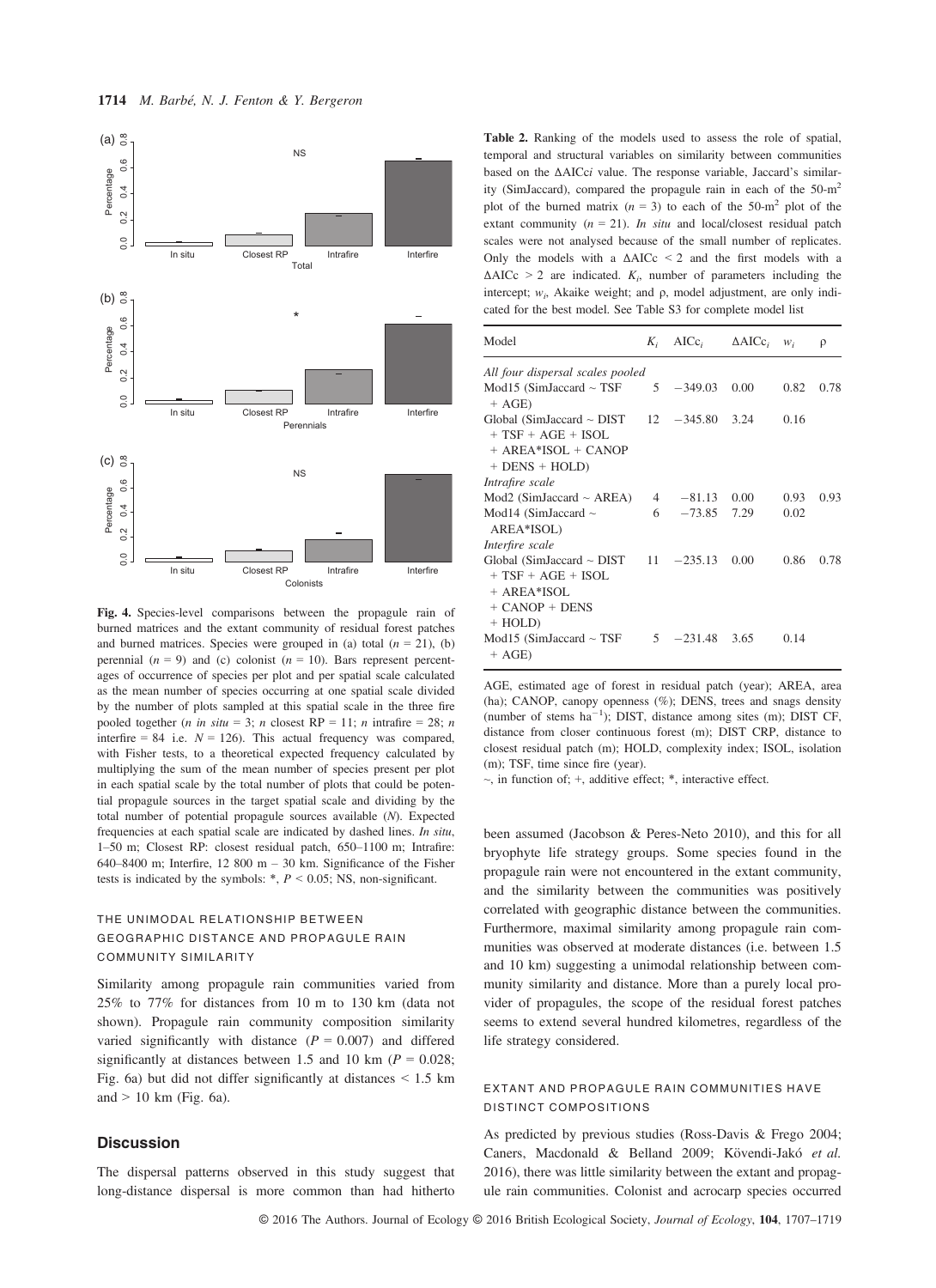

Fig. 5. Prediction graphs of Jaccard<br>similarity indices between extant and between propagule rain communities after multimodel inference of the environmental variables that best explained dispersal patterns observed. (a) and (b) at the global scale (i.e. pool of the four dispersal patterns of bryophyte), (c) at the intrafire scale, (d) and (e) at the interfire scale. Dispersal patterns are indicated by dotted lines, and 95% confidence interval is represented by solid lines.

more in the propagule rain, while the extant community was dominated by perennial and pleurocarp species. Shuttle species richness did not differ between communities. This pattern could be explained by species' life strategies (During 1992); however, a number of species, including many perennials, were observed in a fertile state and were not found in the propagule rain. The absence of these species in our propagule rain can be explained by the fact that the propagules of these species may not enter the propagule rain (particularly in the case of gemmae), they may be released at temporally distinct moments not covered by our four capture sessions, or they may not germinate in the Petri plates. Alternatively, they may be present in the rain at sufficiently low density that they were not captured by our random sample, or may be exclusively dispersed at a hyperlocal scale (i.e. surrounding the source colony). Our first hypothesis is therefore rejected as the closest extant community contributes little to the propagule rain. Furthermore, several perennial, colonist and shuttle species found in the propagule rain were not present in the closest extant community or in any of the sampled communities. The question of the origin of these propagules remains unanswered.

# NONLINEAR RELATIONSHIP BETWEEN COMMUNITY SIMILARITY AND GEOGRAPHIC DISTANCE: LDD DOMINATES SDD

The spatial limitation of bryophyte dispersal indicated by numerous studies (Miles & Longton 1992; Laaka-Lindberg, Korpelainen & Pohjamo 2006) suggests that community similarity should decrease with increasing distance. Our study indicates that propagule rain composition is unrelated to distance from a putative propagule source. When we compare the distances travelled by the propagules at the regional scales (both intra- and interfire scales; average 21 400 m) with the distances travelled at the in situ scale (average 25 m), it becomes evident that regional dispersal is common despite a significant handicap. This is true regardless of the species life strategy, although slightly more for colonist than perennial species, which may be justified by their life strategies. Indeed, colonist species are characterized by a high reproductive effort and the production of numerous and light spores (During 1992). In contrast, perennial species have an overall low sexual reproductive effort (Longton & Schuster 1983; During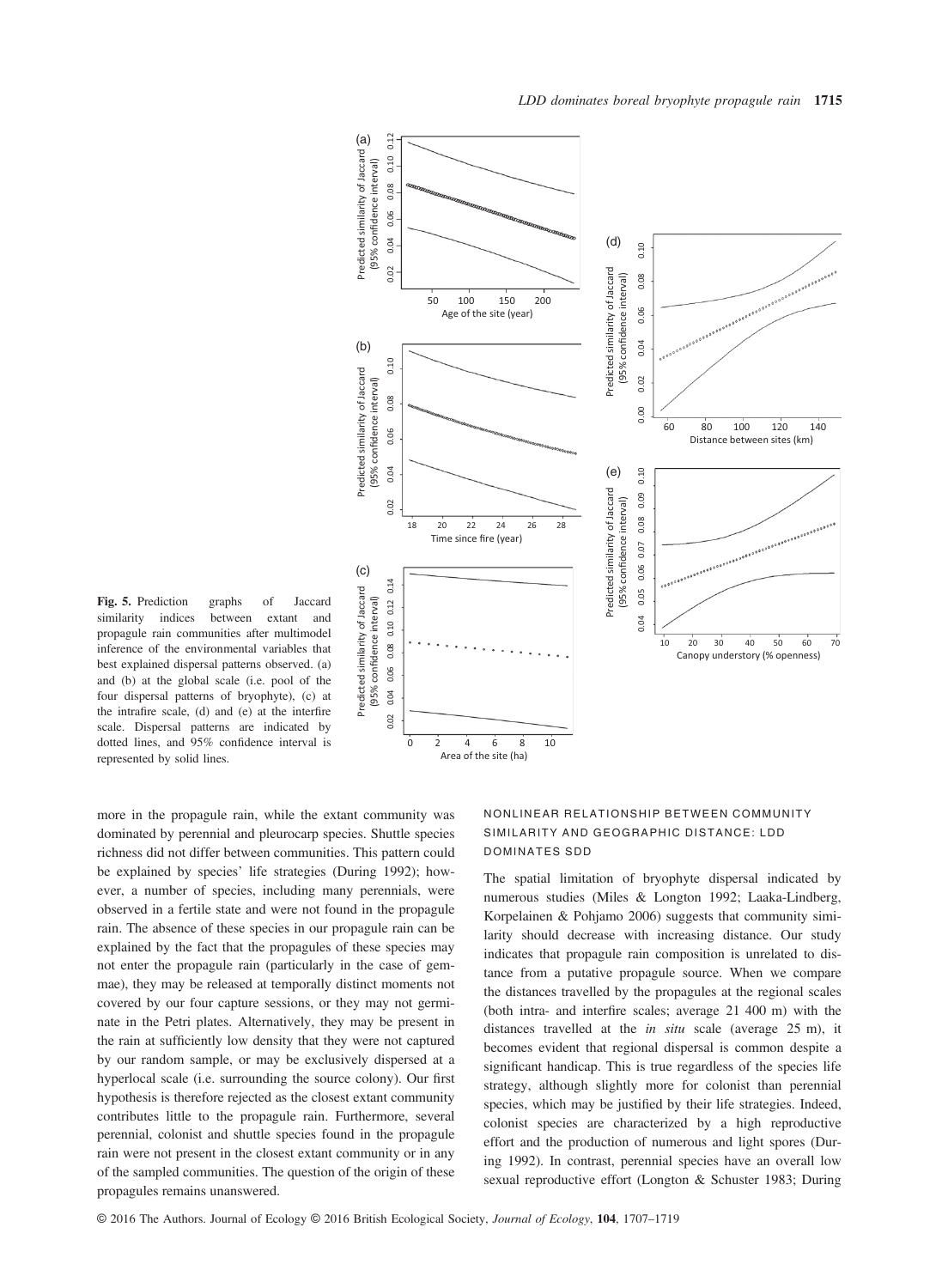

Fig. 6. Jaccard similarity index among propagule rain communities by distance: < 1.5 km, in situ and local/closest residual patch scales; 1.5-10 km, intrafire scale; > 10 km, interfire scale. (a) Results of the linear model (lm) tests, boxplots topped by the same letters are not significantly different as indicated by a Tukey HSD for a given distance. The horizontal line of the boxplot indicates the median, while the bottom and the top of the box indicate the 25th and the 75th percentiles. The whiskers indicate 2 SD. Points above or below 2 SD are indicated by dots. (b) Schematization of the bryophyte propagule clouds given the distance to the propagule source. Up to 1.5 km radius, the propagule rain was regulated by the propagule cloud of each potential source, generating heterogeneous propagule rain patterns. From 1.5 to 10 km, propagule clouds from each potential propagule source were mixed generating homogenous propagule rain patterns at the regional scale. Beyond 10 km, the propagule rain becomes heterogeneous due to differences in propagule clouds at distant sites. The dashed curve represents the similarity of the propagule rain in the landscape, which reaches a maximum at the intrafire scale (i.e. between 1.5 and 10 km).

1992), and while many of them are commonly fertile, there are few sporophytes per colony (Rydgren & Økland 2001; Cronberg 2002). Despite this, Longton & Schuster (1983) have shown that Hylocomium splendens may produce large quantities of spores (around 100 000 per capsule) whose relatively small size  $(14-17 \mu m)$  in diameter; Hill *et al.* 2007) favours wind dispersal. The tall sporophytes of these species enhance the probability of spore uptake by the wind, and in this way, one fertile colony with a few capsules may release large numbers of spores to air layers several kilometres high. Thus, these spores can travel long distances due to stochastic wind events (Lönnell, Jonsson & Hylander 2014). Coupled with the large colonies of perennial and dominant species (i.e. sphagna), this may explain the high number of their spores in the propagule rain.

Similarity between propagule rain and extant community was positively correlated with increasing distance, leading to the rejection of our second hypothesis and validating the occurrence of LDD in bryophyte metacommunities. The occurrence of the LDD suggests that dispersal ability alone does not regulate bryophyte colonization of new areas. At least two non-mutually exclusive filters could also apply to select species: sexual reproductive ability (i.e. quantity and viability of spores) and environmental conditions at the establishment sites (Lönnell, Jonsson & Hylander 2014; Mota de Oliveira & ter Steege 2015). Furthermore, the apparent dominance of regional dispersal events suggests that dispersal mode is not affiliated to the life strategy group but rather depends on species traits. In the context of our second objective, LDD did not appear to be the prerogative of colonist species. The 'inverse isolation hypothesis' already advanced by several authors (Szövényi, Sundberg & Shaw 2012; Sundberg 2013) seems to explain the patterns observed here and bryophyte metacommunity dynamics depends on several dispersal scales, and propagule sources therefore contribute both to local and regional diaspore clouds (Sundberg 2005).

# ENVIRONMENTAL CHARACTERISTICS OF THE LANDSCAPE AS MAIN GOVERNORS OF BRYOPHYTE METACOMMUNITY REASSEMBLY

As suggested in our third hypothesis, environmental characteristics of the local habitat also explained the similarity patterns observed between extant and propagule rain communities. Similarity increased with canopy openness, probably due to increased wind speeds and therefore more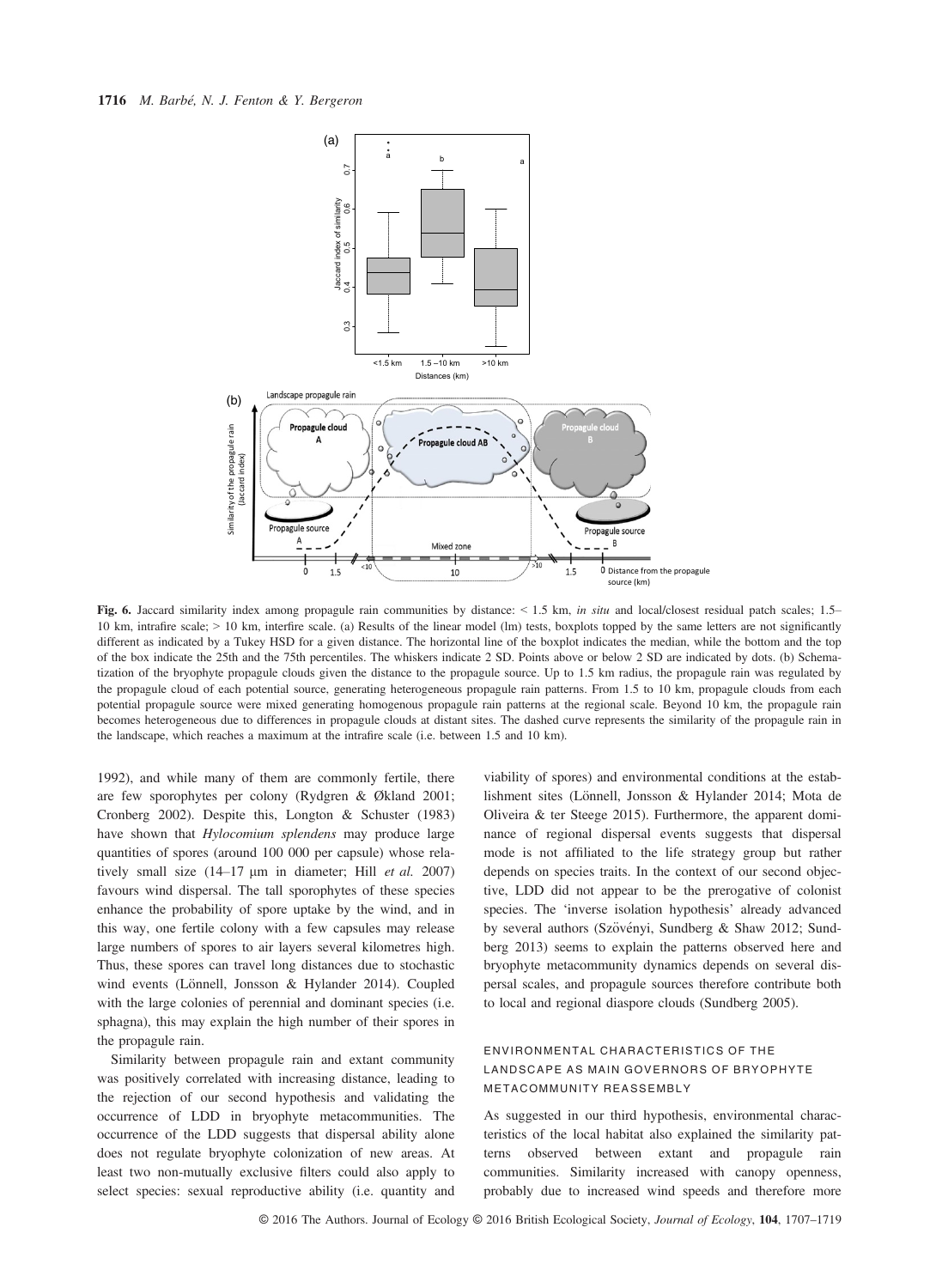efficient dispersal in more open stands (Fenton & Bergeron 2006; Sundberg 2013). The pattern of decreasing similarity with increasing time since fire, age and area of the residual forest patches reflects that the oldest and largest patches may better mimic 'continuous/undisturbed' forests. They may shelter species with specific microhabitat requirements (i.e. deadwood, canopy enclosure) typical of more advanced stages of succession, increasing the dissimilarity with the propagule rain assemblage composed of species of earliest successional stages. Cronberg (2002) has also suggested that the maintenance of perennial species depends on the age of the patch as sexual reproduction is less common in young patches compared with older patches, which therefore contribute more to propagule clouds. Similarly, Löbel, Snäll & Rydin (2006) demonstrated that many obligate epiphyte bryophytes are affected by patch conditions that are linked to forest stand age. Maintaining old and large sources is therefore critical for the persistence of late seral species that take decades to reappear in a landscape without these refugia (Caners, Macdonald & Belland 2009).

### BRYOPHYTE PROPAGULE RAIN OVER THE LANDSCAPE IS HOMOGENIZED BY LDD EVENTS

Our results suggest a nonlinear relationship between propagule rain community similarity and distance. The propagule rain at the landscape scale was, as suggested by the fourth hypothesis, composed of various propagule clouds and dispersal within 1.5 km of a focal point (SDD), resulted in little similarity between propagule rain communities (Fig. 6b). Sundberg (2005) found similar results for sphagna. However, beyond this distance up to 10 km from the focal point  $(> 1.5 \text{ km}$  and  $< 10 \text{ km}$ ), similarity among propagule rain communities was at its maximum as the effects of SDD were diluted in a 'regional cloud' of LDD contributing to the homogenization of the propagule rain across the landscape. As suggested by Hylander (2009) and Sundberg (2013), the roles of microsite limitation and/or rapid decline of local availability are masked by a higher regional propagule rain (LDD), which corroborates our species-level propagule results that indicated limited local dispersal. Beyond 10 km, the similarity decreased due to the dominance of other propagules clouds from more distant sources. Appropriate meteorological conditions coupled with the absence of physical barriers to the wind in the landscape matrix have been advanced to facilitate the LDD (Sundberg 2013).

Based on the spatial scales used in this study (both in the comparison between extant and propagule rain communities and among propagule rain communities), a working definition of SDD and LDD can be formulated. We might conclude that LDD refers to propagules dispersed from regional sources, that is from 1.5 to over than 100 km, whereas propagules dispersed from more local sources, under 1.5 km, are included in SDD. However, definitions of LDD and SDD are system and taxon dependent and this definition should only be applied to bryophytes of boreal black spruce–feather-moss forests of eastern Canada.

#### LIMITATIONS OF THE STUDY

Results of this study should be interpreted with some degree of caution as propagule traps cannot discriminate between the absence of a species and its non-detection due to unsuitability of ex situ growing conditions (Ross-Davis & Frego 2004). Also, the nutrient medium used to fill Petri plates does not seem suitable for epixylic species such as various liverworts (Caners, Macdonald & Belland 2009). Sterilized and moistened pieces of wood were tried to trap epixylic species (Kimmerer 1991), but they were rapidly contaminated by fungal hyphae.

One other limitation of the emergence method is linked to the timing of 6-h exposure of the Petri plates from the morning to early afternoon. Indeed, propagules are generally released in the morning (Johansson et al. 2015) and spores that are released at distant sites may thus be primarily deposited later in the afternoon and the evening because of the extended transportation times. This timing could lead to a bias with an excessive sampling of the propagules from local to very local scales (SDD) compared with propagules from farther distances (LDD). This may have affected our results, but would not lead to a different conclusion, given the evident importance of LDD. The exposure time may have affected the species trapped, and our study may even have minimized the proportion of propagules from distant origins. Indeed, 6 h of exposure may lead to less propagules from the regional dispersal scale compared with an entire day of exposure (24 h).

Finally, the propagule rain varies among seasons and years (Ross-Davis & Frego 2004). Similarly, sporophyte production and diaspore release varies among species (Longton & Greene 1969; Damsholt 2002) and among years with climatic conditions, such as precipitation and air humidity (Rydgren, Cronberg & Økland 2006; Johansson et al. 2015). This can affect the pool of propagules potentially available to be trapped. However, our study is based on two trapping sessions in two seasons of 2 years, capturing spring, summer and fall species. In addition, the climatic conditions of the 2 years were substantially different (e.g. in temperature, humidity, precipitation) and the compositions of the propagule communities were significantly distinct in 2013 and 2014 (data not shown). Consequently, we suggest that a significant part of the natural variability in the propagule rain that is due to seasonality and climate are included in this study. Moreover, considering the extensive sampling design used (i.e. over 10 000-km² region in the boreal forest) and the number of taxa recorded (i.e. 123), we estimate that we present a realistic spatial pattern of the propagule rain and extant community.

#### IMPLICATIONS, CONSERVATION AND FUTURE RESEARCH

The occurrence of LDD in bryophyte metacommunities explains the Holarctic distribution of several bryophyte species (Vanderpoorten & Goffinet 2009). Furthermore, the preponderance of LDD in all life strategies suggests that the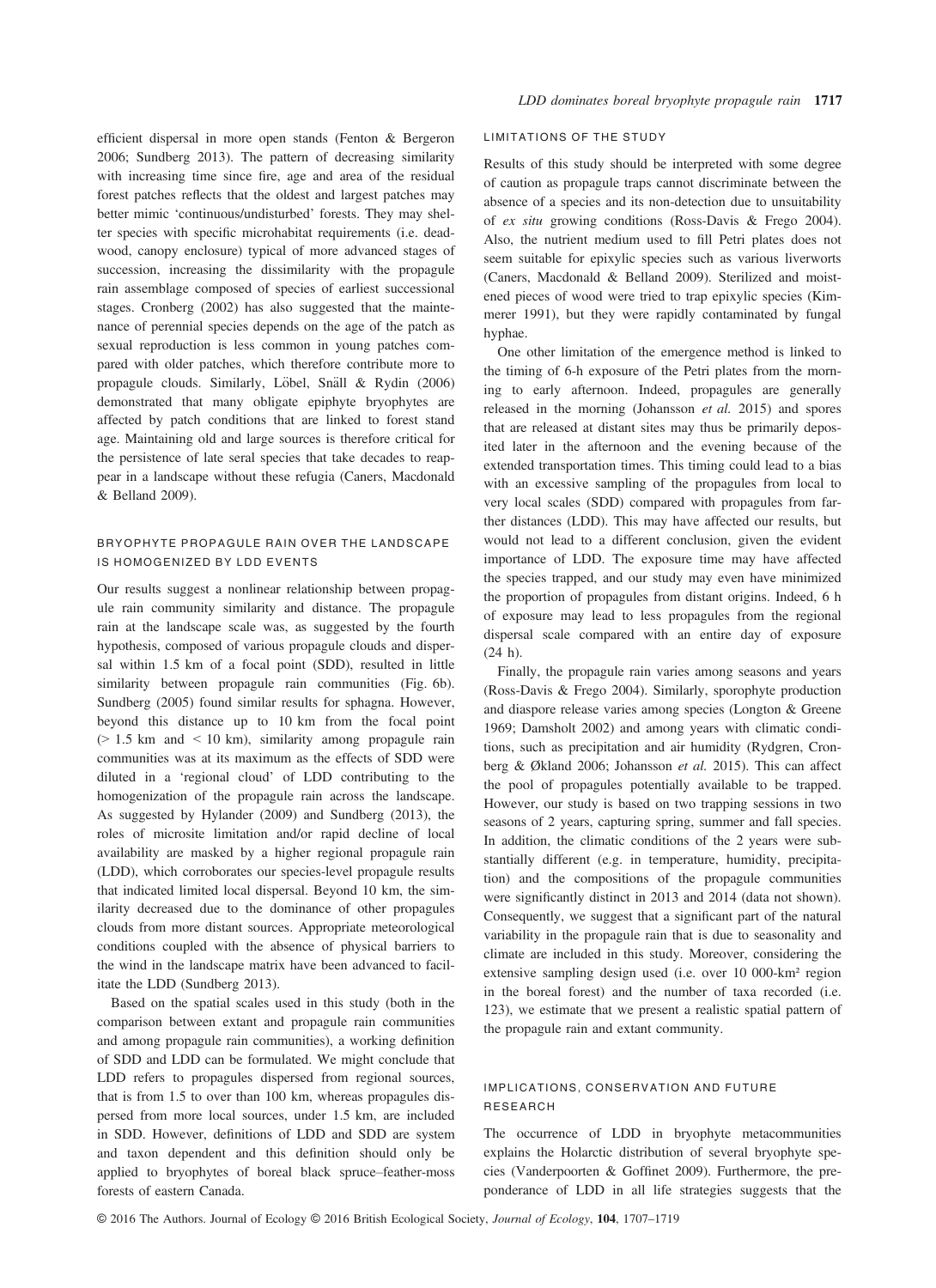traits used to generate these groups, and especially the size of the spores, do not adequately describe dispersal potential. Timing of propagule release, capsule morphology and climatic events such as wind turbulence and air humidity seem more limiting to bryophyte dispersal than spore size (Johansson et al. 2014, 2015). Long-distance dispersal capacities associated with species life strategy is therefore put in doubt.

Results of this study compel us to no longer consider bryophyte dispersal patterns as a purely local mechanism but rather as a regional one. More than the specific location of propagule sources, the distribution of sources across the landscape determines bryophyte propagule dispersal and a fortiori bryophyte conservation. Moreover, several filters (e.g. sexual organ production, environmental requirements, microhabitat availability) may be more limiting than dispersal capacity for bryophyte metacommunity assemblages. Future studies should be performed to assess how germination requirements and habitat availability interact with dispersal patterns. Finally, while our results are consistent with those for sphagna, studies in other biomes could inform the generality of these findings.

#### Acknowledgements

Funding for this project was provided by the Université du Québec en Abitibi-Temiscamingue (UQAT) and the National Science and Engineering Research Council (NSERC) in partnership with Tembec, Eacom and Resolu Forest Products. The authors sincerely thank Emilie E. Chavel and Louiza Moussaoui who have provided some of the environmental data used in this manuscript; Julie Arseneault, Louis Dubois, Philippe Haine, Morgane Higelin, Flora Joubier and Aurore Lucas for their field and laboratory assistance; Daniele Charron, Pascal Drouin, Philippe Duval, Noémie Graignic, Raynald Julien, Ahmed Koubaa, Danièle Laporte, Marie-Hélène Longpré, Benoit Plante, Michel Poitras and Francine Tremblay for their technical support; Marc J. Mazerolle and Jérémie Alluard for their relevant statistical advices; and Jean Faubert for his precious help in the identification of the most difficult bryophyte samples. The authors also acknowledge the associate editor Peter Vesk and the editor Mark Rees as well as the anonymous referees assigned to the manuscript for their very helpful and constructive comments that have contributed to the obvious improvement of the paper.

#### Data accessibility

All data used are included in the paper and Supporting Information.

#### References

- Bergeron, Y., Leduc, A., Harvey, B.D. & Gauthier, S. (2002) Natural fire regime: a guide for sustainable management of the Canadian boreal forest. Silva Fennica, 36, 81–95.
- Burnham, K.P. & Anderson, D.R. (2002) Model Selection and Multimodel Inference: Practical Information-Theoretic Approach, 2nd edn. Springer, New York, NY, USA.
- Burton, P.J., Parisien, M.-A., Hicke, J.A., Hall, R.J. & Freeburn, J.T. (2008) Large fires as agents of ecological diversity in the North American boreal forest. International Journal of Wildland Fire, 17, 754–767.
- Caners, R.T., Macdonald, S.E. & Belland, R.J. (2009) Recolonisation potential of bryophyte diaspore banks in harvested boreal mixed-wood forest. Plant Ecology, 204, 55–68.
- Carlson, D.J., Reich, P.B. & Frelich, L.E. (2011) Fine-scale heterogeneity in overstory composition contributes to heterogeneity of wildfire severity in southern boreal forest. Journal of Forest Research, 16, 203–214.
- C-Fern Project © (1995-2014) Nutrient Medium Preparation Traditional Method. Available at: [http://www.c-fern.org/index.php?option=com\\_con](http://www.c-fern.org/index.php?option=com_content&view=article&id=82&Itemi) [tent&view=article&id=82&Itemi](http://www.c-fern.org/index.php?option=com_content&view=article&id=82&Itemi).
- Clobert, J., Baguette, M., Benton, T.G., Bullock, J.M. & Ducatez, S. (2012) Dispersal Ecology and Evolution. Oxford University Press, Oxford, UK.
- Cronberg, N. (2002) Colonisation dynamics of the clonal moss Hylocomium splendens on islands in a Baltic land uplift area: reproduction, genet distribu-<br>tion and genetic variation. Journal of Ecology, 90, 925-935.
- tion and genetic variation. Journal of Ecology, 90, 925–935.<br>Damsholt, K. (2002) Illustrated Flora of Nordic Liverworts and Hornworts. Nordic Bryological Society, Lund, Sweden.
- Dray, S., Dufour, A-B. & Thioulouse, J. (2015) R package "ade4 Analysis of Ecological Data version 1.7-2: Exploratory and Euclidean Methods in Environmental Sciences".
- During, H.J. (1992) Ecological classifications of bryophytes and lichens. Bryophytes and Lichens in a Changing Environment (eds J.W. Bates & A.M. Farmer), pp. 1–31. Clarendon Press, Oxford, UK.
- During, H.J. & van Tooren, B.F. (1987) Recent developments in bryophyte population ecology. Trends in Ecology and Evolution, 2, 89–93.
- Environment Canada (2015) Canadian Climate Normals 1981–2010 Station Data. Available at: [http://climate.weather.gc.ca/climate\\_normals/results\\_1981\\_2010\\_](http://climate.weather.gc.ca/cli mate_normals/results_1981_2010_e.html?stnID=6051&lang=e&StationName=Lebel+sur+Quevillon&SearchType=Contains&stnNameSubmit=go&dCode=5&dispBack=1) [e.html?stnID=6051](http://climate.weather.gc.ca/cli mate_normals/results_1981_2010_e.html?stnID=6051&lang=e&StationName=Lebel+sur+Quevillon&SearchType=Contains&stnNameSubmit=go&dCode=5&dispBack=1) ([StationName=Lebel+sur+Quevillon&SearchType=Contains&](http://climate.weather.gc.ca/cli mate_normals/results_1981_2010_e.html?stnID=6051&lang=e&StationName=Lebel+sur+Quevillon&SearchType=Contains&stnNameSubmit=go&dCode=5&dispBack=1) [stnNameSubmit=go&dCode=5&dispBack=1](http://climate.weather.gc.ca/cli mate_normals/results_1981_2010_e.html?stnID=6051&lang=e&StationName=Lebel+sur+Quevillon&SearchType=Contains&stnNameSubmit=go&dCode=5&dispBack=1).
- ESRI (2013) ArcGis Desktop: Release 10.2. Environmental Systems Research Institute, Redlands, CA, USA.
- Faubert, J. (2012-2014) Flore des Bryophytes du Québec-Labrador (Vol. 1, 2 and 3). Société québécoise de bryologie, Saint-Valérien, Canada.
- Fenton, N.J. & Bergeron, Y. (2006) Sphagnum spore availability in boreal forests. The Bryologist, 109, 173–181.
- Flora of North America Editorial Committee (2007) Flora of North America, North of Mexico (Vol. 27), Bryophytes: Moss, Part 1. Oxford University Press, Oxford, UK.
- Freckleton, R.P. & Watkinson, A.R. (2002) Large-scale spatial dynamics of plants: metapopulations, regional ensembles and patchy populations. Journal of Ecology, 90, 419–434.
- Glime, J.M. (2013) Introduction. Bryophyte Ecology (Vol. 1). Physiological Ecology (ed. J.M. Glime), Ebook sponsored by Michigan Technological University and the International Association of Bryologists. Last updated 15 August 2013. Available at<http://www.bryoecol.mtu.edu/>
- Grondin, P. (1996) Écologie forestière. Manuel de Foresterie (eds J.A. Bérard & M. C^ote), pp. 133–279. Presse de l'Universite Laval, Quebec, QC, Canada.
- Hanski, I. (1998) Metapopulation dynamics. Nature, 396, 41–49.
- Hill, M.O. & Gauch, H.G.J. (1980) Detrended correspondence analysis: an improved ordination technique. Vegetatio, 42, 47–58.
- Hill, M.O., Preston, C.D., Bosanquet, S.D.S. & Roy, D.B. (2007) BRYOATT Attributes of British and Irish Mosses, Liverworts and Hornworts - With Information on Native Status, Size, Life Form, Life History, Geography and Habitat. The Centre of Ecology and Hydrology (CEH), Monks Wood, Abbots Ripton, UK.
- Holdridge, L.R., Grenke, W.C., Hatheway, W.H., Liang, T. & Tosi, J.A. (1971) Forest Environments in Tropical Life Zones; a Pilot Study. Pergamon Press, Oxford, UK.
- Hylander, K. (2009) No increase in colonization rate of boreal bryophytes close to propagule sources. Ecology, 90, 160–169.
- Jacobson, B. & Peres-Neto, P.R. (2010) Quantifying and disentangling dispersal in metacommunities: how close have we come? How far is there to go? Landscape Ecology, 35, 495–507.
- Johansson, V., Lönnel, N., Sundberg, S. & Hylander, K. (2014) Release thresholds for moss spores: the importance of turbulence and sporophyte length. Journal of Ecology, 102, 721–728.
- Johansson, V., Lönnell, N., Rannik, Ü., Sundberg, S. & Hylander, K. (2015) Air humidity thresholds trigger active moss spore release to extend dispersal in space and time. Functional Ecology, 30, 1196–1204.
- Johst, K., Brandl, R. & Eber, S. (2002) Metapopulation persistence in dynamic landscapes: the role of dispersal distance. Oikos, 98, 263–270.
- Johst, K., Drechsler, M., van Teeffelen, A.J., Hartig, F., Vos, C.C., Wissel, S. & Opdam, P. (2011) Biodiversity conservation in dynamic landscapes: tradeoffs between number, connectivity and turnover of habitat patches. Journal of Applied Ecology, 48, 1227–1235.
- Jost, L., Chao, A. & Chazdon, R.L. (2011) Compositional similarity and  $\beta$  (beta) diversity. Biological Diversity Frontiers in Measurement and Assessment (eds A.E. Magurran & B.J. McGill), pp. 66–84. Oxford University Press, New York, NY, USA.
- Kimmerer, R.W. (1991) Reproductive ecology of Tetraphis pellucida. I. Population density and reproductive mode. The Bryologist, 94, 255–260.
- Kindt, R. (2015) R Package "BiodiversityR Community Ecology and Suitability Analysis" Version 2.5-3.